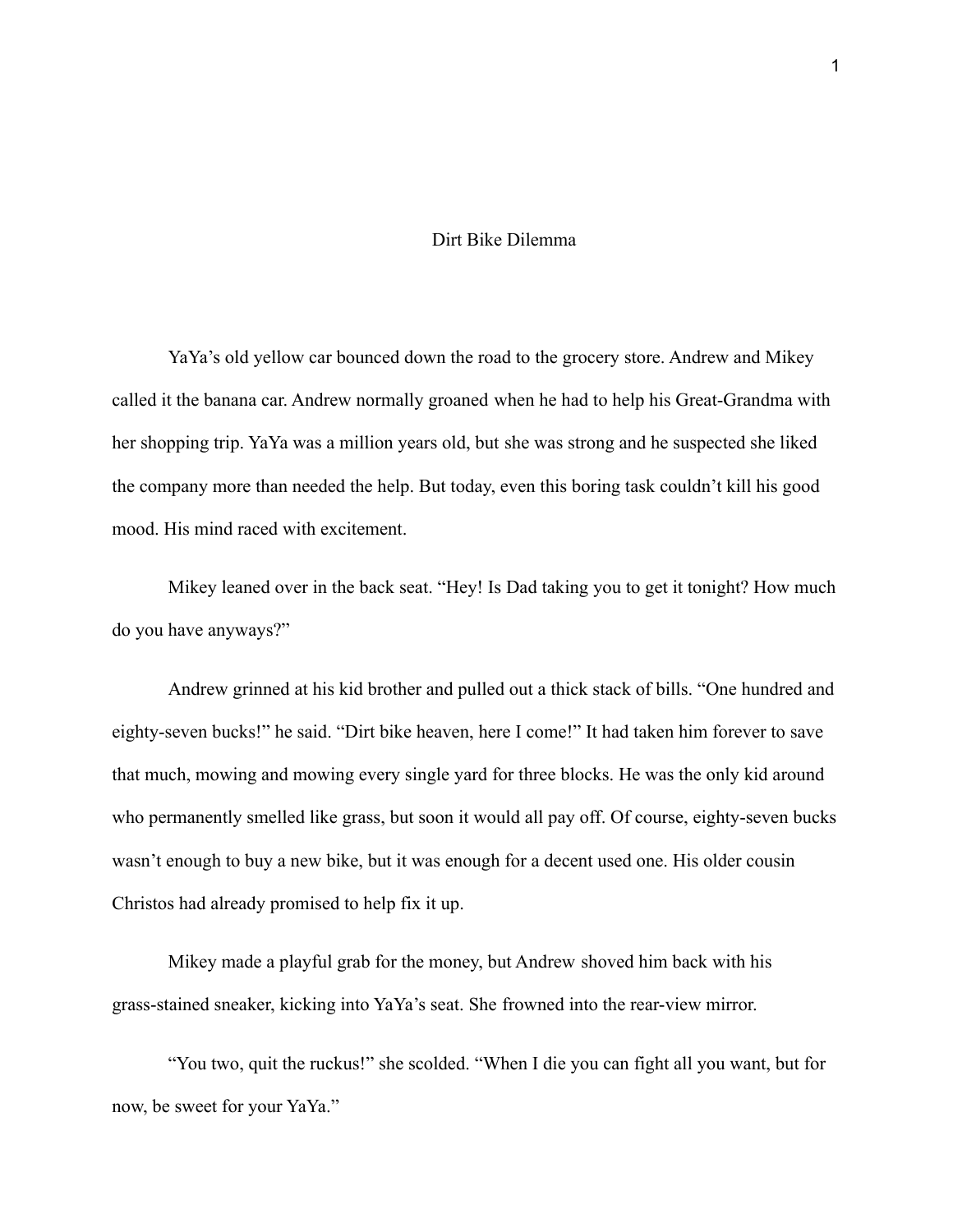The boys nodded, but smiled. As long as Andrew could remember YaYa had been saying, "When I die" fill in the blank. Lately it was, "When I die you can you can go mow grass, but now come and read to your YaYa." He had once heard Mom say to Dad, "Just for spite she'll probably outlive us all."

Andrew could feel YaYa watching him as he fanned the money out then stacked it. He knew she was frowning. "Why you always need this, need that," she had said just this morning.

Mikey teased him, leaning over. "Come on, buy me a Choco-Crunchy bar, just this time!" He reached for the cash.

"No way," Andrew scoffed. "That's why you don't have any money. You eat it all."

"Andreas," YaYa said, using the Greek form of his name which always meant she had something extra serious to say. "Why do you need money? You have food. You have clothes!"

"Yes, YaYa," Andrew answered, although he was thinking but I *don't* have a dirt bike.

Mikey leaned over and whispered, "I *need* a Choco-Crunch bar."

Ignoring Mikey, Andrew shoved his money back into his pocket.

Pulling into the grocery store lot, YaYa wrestled her boat of a car into a compact parking spot. "And now we shop," she announced.

Not me, thought Andrew. My money stays right here until tonight. He patted the pocket of his cargo pants with love.